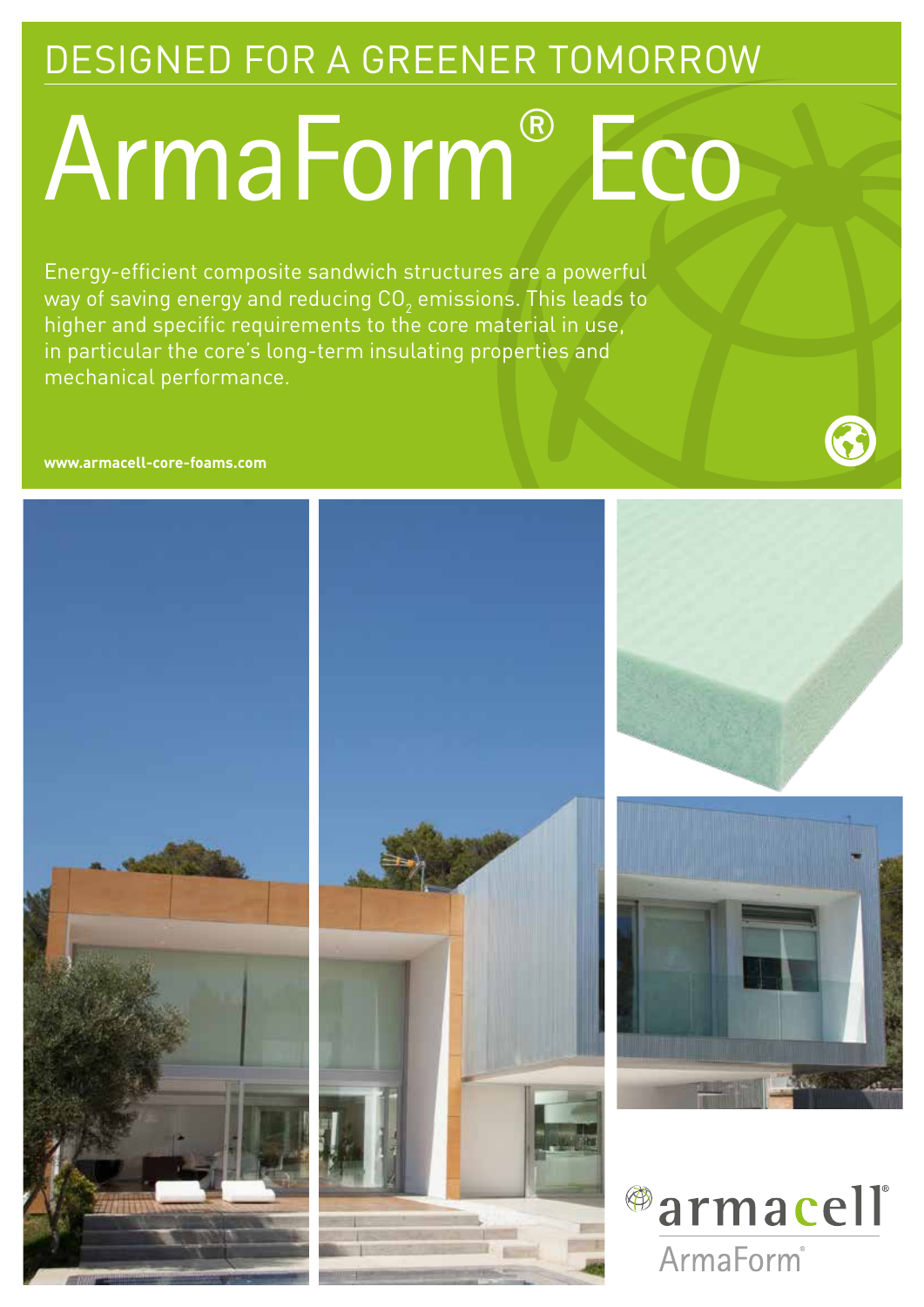#### **THE SUSTAINABLE CORE FOR STRUCTURAL INSULATION**

# ArmaForm® Eco

Armacell is following the growing demand for high-performance insulating materials and offers with ArmaForm Eco a core foam that combines strength, stiffness and thermal insulation with process versatility and design flexibility, as well as outstanding sustainability.

#### Markets

The use of ArmaForm Eco in wall, roof or floor composite sandwich panels of refrigerated truck bodies prevents energy loss during temperature controlled transportation. Just as it supports heavy cargo loads experienced during loading and dynamic loads during operation.

ArmaForm Eco is a suitable core for all kinds of prefabricated structural insulated panels in the building envelope and internal partitions. In addition to its long-term insulation and structural integrity, additional key benefits are its thermoformability into curved shape and its versatility with almost any type of finishing options.

#### ArmaForm Eco in the ecological cycle

Thanks to Armacell's patented r-PET technology, ArmaForm Eco is made from 100% recycled PET, more precisely from recycled beverage bottles, millions of which are in circulation all over the world.

In addition to its sustainable raw material base, ArmaForm Eco is manufactured according to an energy and resourceoptimized production process: 100% re-use of material loss and no use of ozone-depleting HFC or CFC blowing agents.

Like all our PET foam products, ArmaForm Eco is fully recyclable at its end-of-life.

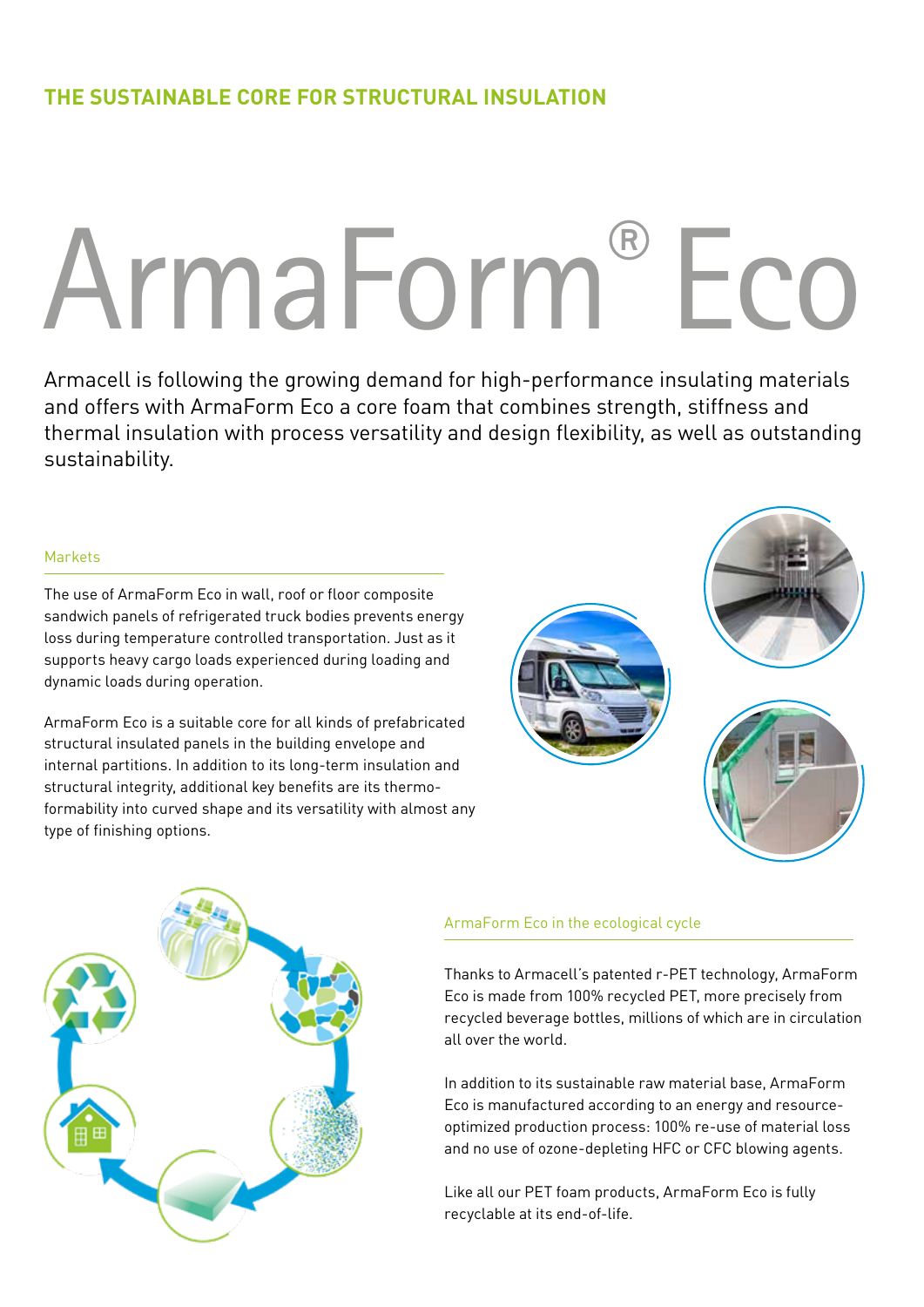## TECHNICAL DATA (preliminary)

| <b>Density</b>                        | <b>ISO 845</b>    | kg/m <sup>3</sup>  | 48<br>$+/- 10$ |
|---------------------------------------|-------------------|--------------------|----------------|
|                                       |                   | lb/ft <sup>3</sup> | $3.0 +/- 0.6$  |
| <b>Compression</b><br><b>Strength</b> | <b>ISO 844</b>    | kPa                | 170            |
|                                       |                   | psi                | 24.7           |
| Compression<br><b>Modulus</b>         | <b>ISO 844</b>    | <b>MPa</b>         | 7              |
|                                       |                   | psi                | 1,015          |
| Shear<br><b>Strength YZ</b>           | <b>ISO 1922</b>   | kPa                | 260            |
|                                       |                   | psi                | 37.7           |
| <b>Shear</b><br><b>Modulus YZ</b>     | <b>ISO 1922</b>   | <b>MPa</b>         | 4,5            |
|                                       |                   | psi                | 655            |
| Shear<br><b>Elongation YZ</b>         | <b>ISO 1922</b>   | %                  | 20             |
|                                       |                   | $\frac{0}{0}$      | 20             |
| <b>Shear</b><br><b>Strength XZ</b>    | <b>ISO 1922</b>   | kPa                | 320            |
|                                       |                   | psi                | 46,4           |
| <b>Shear</b><br><b>Modulus XZ</b>     | <b>ISO 1922</b>   | <b>MPa</b>         | 7              |
|                                       |                   | psi                | 1,015          |
| <b>Shear</b><br><b>Elongation XZ</b>  | <b>ISO 1922</b>   | $\frac{0}{0}$      | 18             |
|                                       |                   | $\frac{0}{0}$      | 18             |
| <b>Tensile</b><br><b>Strength</b>     | <b>ASTM C 297</b> | kPa                | 500            |
|                                       |                   | psi                | 72.5           |
| <b>Tensile</b><br><b>Modulus</b>      | <b>ASTM C 297</b> | <b>MPa</b>         | 10             |
|                                       |                   | psi                | 1,450          |
| <b>Reaction to fire</b>               | EN 13501-1        | Class              | Е              |

#### **Tolerances**

| 2.445<br>1.015<br>mm                                                          | <b>Thickness</b> |
|-------------------------------------------------------------------------------|------------------|
|                                                                               | 50               |
| <b>Dimensions</b><br>39.96<br>inch<br>96.26                                   | 1.97             |
| <b>Tolerances</b><br>$-7/+20$<br>$-12/+5$<br>mm                               | $+/- 0.7$        |
| at room<br>$-0.28/+0.79$<br>$-0.47/+0.2$<br>$+/- 0.03$<br>inch<br>temperature |                  |

#### **Thermal Conductivity EN 12667**

| $W/(m-K)$                     | $0,028$ $(10^{\circ}$ C) | $0,027$ (20°C) | $0.025(40^{\circ}C)$               |
|-------------------------------|--------------------------|----------------|------------------------------------|
| BTU.in/FT <sup>2</sup> .hr.°F | $0.194$ (50°F)           |                | $0.187(68^{\circ}F)$ 0.173 (104°F) |





#### Primary benefits

- **// High water resistance** guaranties stable thermal conductivity even after many years of operation.
- **//** The closed-cell structure minimizes moisture penetra tion to ensure **long-term corrosion protection** and minimal maintenance requirements.
- **//** Compatibility with various production methods (e.g. infusion or pre-preg) and all common resin systems, as well as **curing temperatures up to +180°C / +356°F**, taking into account individual manufacturing processes and the most varied material combination.
- **//** Its **solvent stability** makes ArmaForm Eco resistant to most acids, salts and fuels.